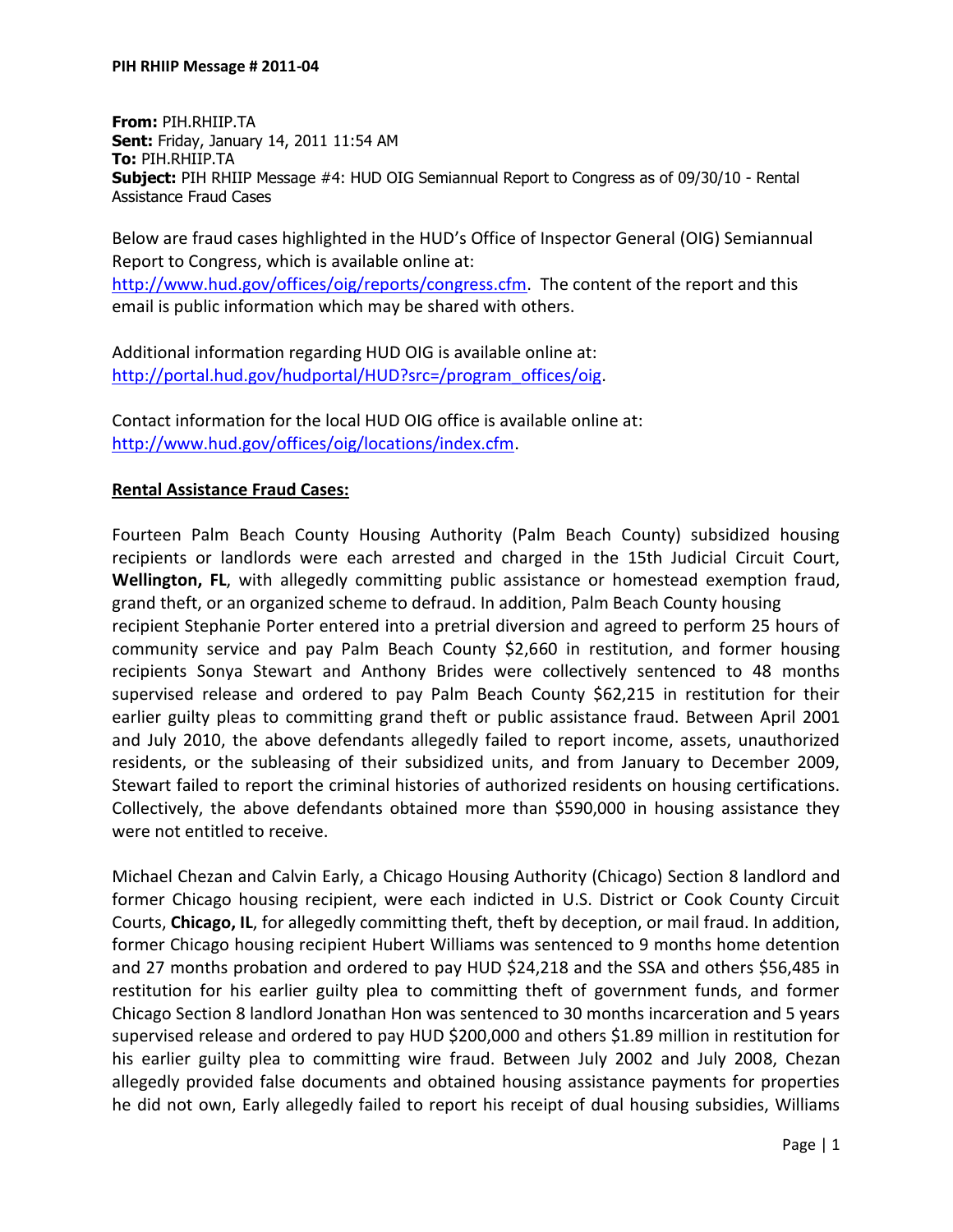failed to report income and used the Social Security number (SSN) belonging to another individual, and Hon failed to report the sale of his subsidized properties and provided fraudulent documents used by unqualified borrowers to obtain conventional mortgages. Collectively, the above defendants obtained about \$404,218 in housing assistance and \$56,486 in SSA and other benefits they were not entitled to receive.

Thirty-four current or former Georgia Department of Community Affairs subsidized housing recipients were each arrested and charged in various Georgia Courts, **GA**, with allegedly making false statements and writings, committing theft by taking or deception, or obtaining public assistance through fraud. Between April 2004 and January 2010, the above defendants allegedly provided false information or failed to report income, accurate household compositions, or unauthorized residents on housing certifications and collectively obtained \$376,329 in housing assistance they were not entitled to receive.

Nine New York City Housing Authority (New York City) housing recipients or landlords were each charged in U.S. District Court, **Manhattan, NY**, with allegedly making false statements or committing theft of government funds. In addition, New York City housing recipient Rhonda Jordon was sentenced to 36 months supervised release and ordered to perform 100 hours of community service and pay New York City \$37,783 in restitution for her earlier guilty plea to making false statements to HUD. Between May 2002 and July 2010, Jordan admittedly and the remaining defendants allegedly failed to report income, assets, their nonresidency and the subleasing of their subsidized unit, dual housing subsidies, accurate household compositions, or familial relationships to their Section 8 landlords or used the identity of another and attempted to obtain housing assistance. Collectively, the above defendants obtained \$358,848 in housing assistance they were not entitled to receive.

Angie Quiroz and Konrad Seisl, a former Easton Housing Authority Section 8 tenant and landlord, were each indicted in U.S. District Court, **Boston, MA**, for allegedly committing a conspiracy and theft of public money. In addition, former Chelsea Housing Authority (Chelsea) public housing tenant Lizbeth Valerio and Boston Housing Authority (Boston) Section 8 tenant Martine Bastien were collectively sentenced to 24 months and 1 day incarceration, 1 year probation, and 3 years supervised release and ordered to pay Chelsea and Boston \$75,114 and the SSA and others \$110,592 in restitution for their earlier conviction or guilty plea to making a false claim to a government agency or committing mail fraud, identity theft, or larceny. Between 1995 and January 2010, Quiroz and Seisl allegedly (Valerio was found guilty) and Bastien admittedly failed to report income, assets, or unauthorized residents on housing certifications and collectively obtained

\$105,534 in housing assistance they were not entitled to receive.

Five current or former Montgomery County Housing Opportunities Commission (Montgomery County) subsidized housing recipients were each charged in Montgomery County District Court, **Baltimore** or **Silver Spring, MD**, with allegedly making false statements or committing public assistance fraud and theft. In addition, former Montgomery County housing recipient Rogie Hancock was sentenced to 4 years supervised probation and ordered to pay Montgomery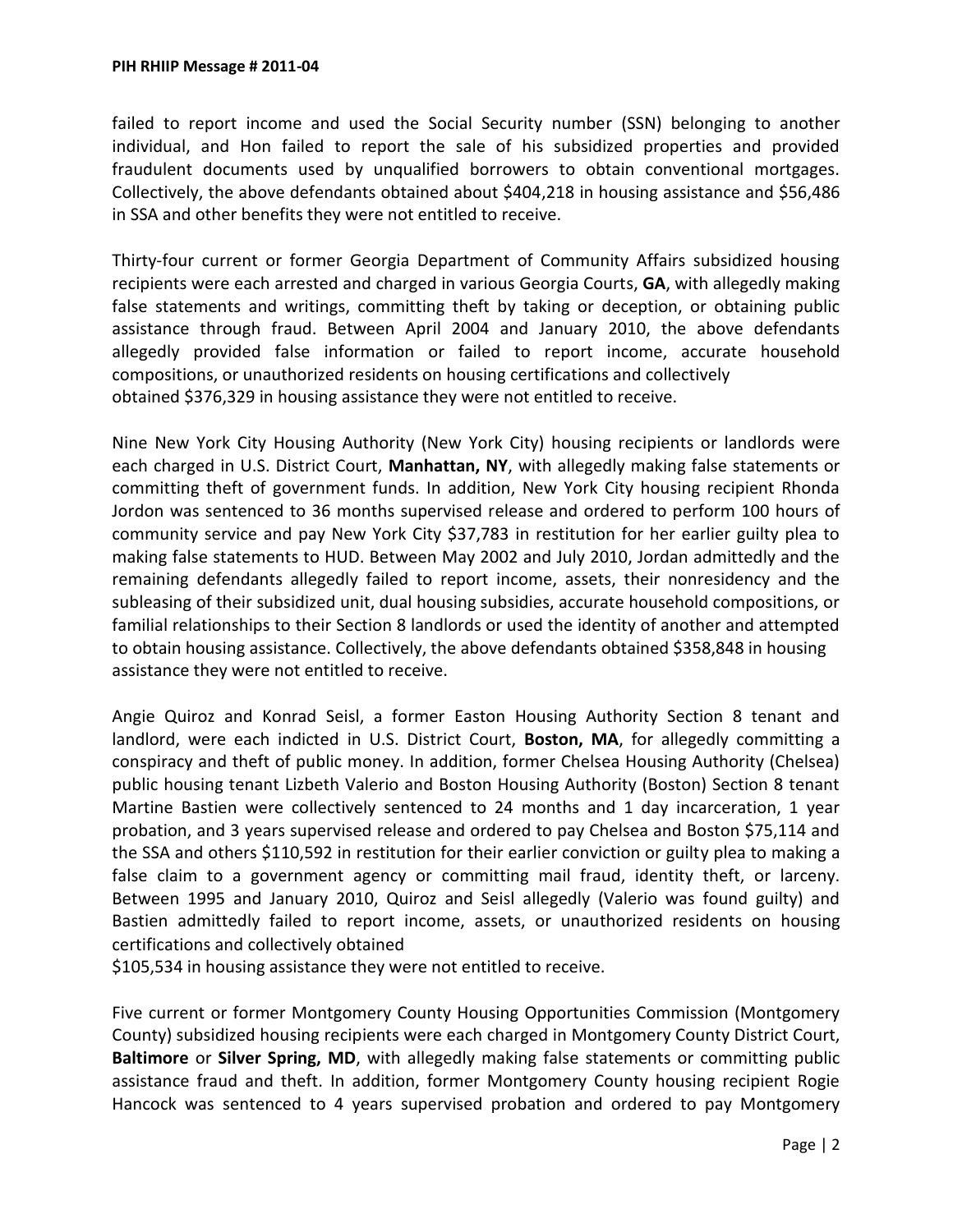County \$22,386 in restitution for her earlier guilty plea to making false statements. Between June 2004 and May 2009, the above defendants allegedly and Hancock admittedly failed to report income on housing certifications and collectively obtained about \$100,806 in housing assistance they were not entitled to receive.

Jennifer Mathias-Kraft and Harrison Fobb, former Adams County Housing Authority (Adams County) housing recipients, were each charged in Adams County District Court, **Thornton, CO**, with allegedly committing theft or forgery. In addition, former Adams County housing recipient Jacquelyne Garcia was sentenced to 2 years probation and fined \$1,658 for her earlier guilty plea to committing forgery. Between 2004 and 2009, Mathias-Kraft and Fobb allegedly and Garcia admittedly failed to report income or accurate household compositions on housing certifications and collectively obtained \$93,436 in housing assistance they were not entitled to receive.

April Brown, Tamara Cunningham, and Shakeya Dorsey, McKeesport Housing Authority housing recipients, were each charged in Allegheny County Court, **McKeesport, PA**, with allegedly committing theft by deception. The above defendants allegedly failed to report income on housing certifications and collectively obtained \$93,173 in housing assistance they were not entitled to receive.

Five former Salt Lake City or Salt Lake County Housing Authorities authorized and unauthorized housing recipients or a landlord were each charged in Utah State Court, **Salt Lake City, UT**, with allegedly obtaining housing assistance through fraud. In addition, former Salt Lake City housing recipient Katinia Tuupo was sentenced to 36 months supervised probation and ordered to pay Salt Lake City \$23,963 and the

Utah Workforce Services \$5,775 in restitution for her earlier guilty plea to attempted housing and public assistance fraud. Between November 2005 and January 2010, the above defendants allegedly and Tuupo admittedly failed to report income or unauthorized residents on housing certifications and collectively obtained \$86,982 in housing assistance they were not entitled to receive.

Shichella Wiley, a former Indianapolis Housing Agency (Indianapolis) Section 8 tenant, was charged in Marion County Superior Court, **Indianapolis, IN**, with allegedly committing theft, welfare fraud, and perjury. In addition, former Indianapolis housing recipient Annette Perry pled guilty to committing welfare fraud, and Indianapolis Section 8 tenant Jonessa Gillespie was sentenced to 2 years electronic monitoring and 1 year probation and ordered to pay Indianapolis \$20,651 in restitution for her earlier guilty plea to committing welfare fraud. Between 2005 and 2010, Wiley allegedly and Perry and Gillespie admittedly failed to report income, accurate household compositions, or their criminal histories on housing certifications and collectively obtained \$86,648 in housing assistance they were not entitled to receive.

Nelson Torres, Isabel Gonzales, and Ana Rodriguez, a Brookhaven Housing Authority Section 8 landlord and tenants, were each arrested and charged in Suffolk County District Court, **Coram, NY**, with allegedly committing grand larceny and offering a false instrument for recording. From